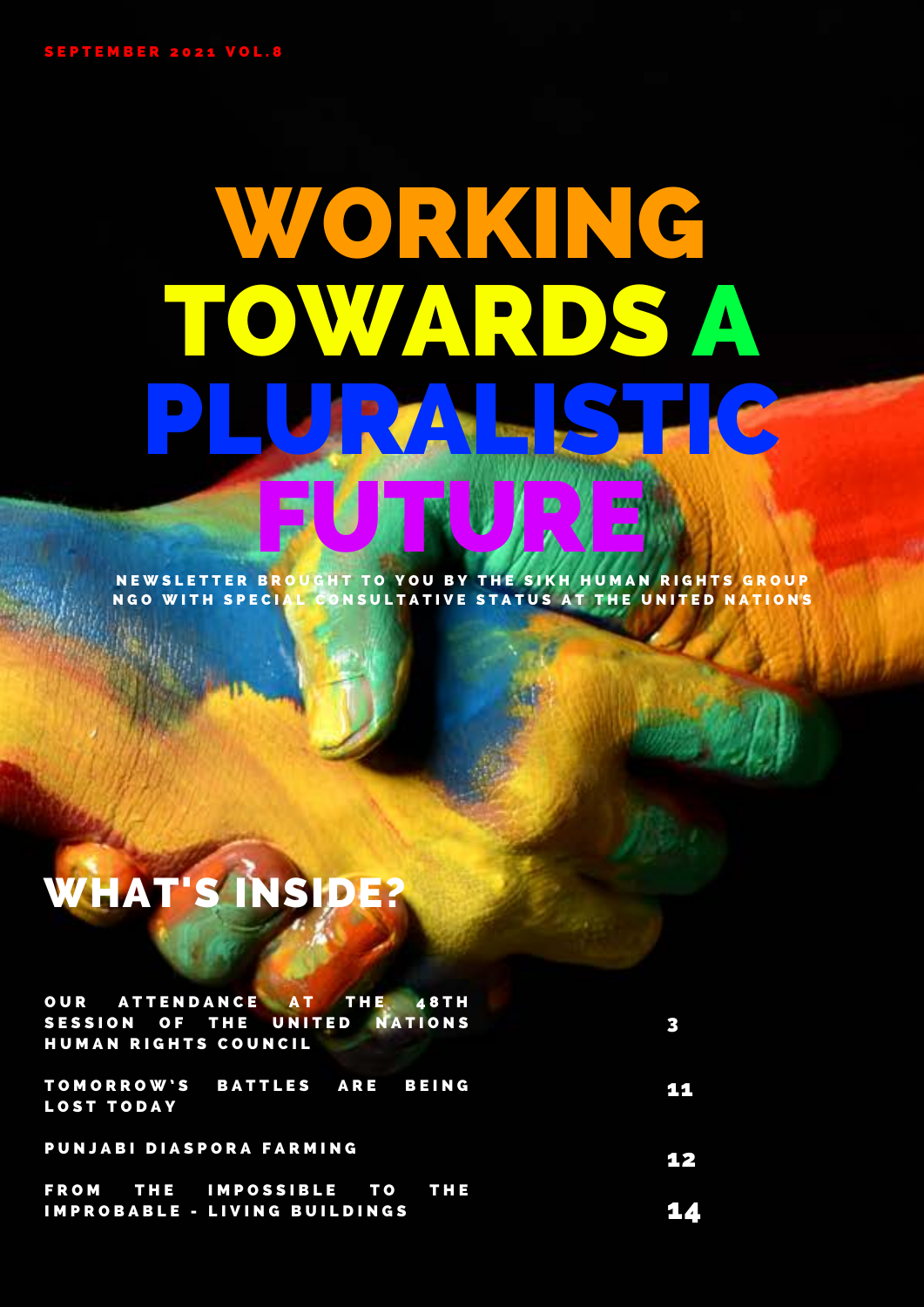### **WELCOME TO OUR SEPTEMBER 2021 NEWSLETTER**

### **DIRECTORS NOTE**

#### **BY DR JASDEV SINGH RAI (SHRG DIRECTOR) (LONDON OFFICE)**

September is another busy month for the Sikh Human Rights Group (SHRG) as the Human Rights Council (HRC) is in Session offering several opportunities to engage and make statements. Due to continuing COVID restrictions, the Human Rights Council is still restricting 'in person' attendance for civil society.

SHRG continued with its theme of pluralism through its statements. It raised its suggestion for the HRC to engage constructively with civil society NGOs and the need for human rights to be integrated across all UN and international agencies including the World Trade Organisation (WTO).

SHRG said that WTO tends to lean towards Big Corporations and western interests at the expense of human rights. SHRG stressed that WTO policies should pay attention to human rights, inequalities and poverty and that the HRC could insist upon them to be integral to any decisions.

SHRG requested the High Commissioner for Human Rights to consider providing regular statistical record of NGO engagements with the Office of the High Commissioner from various sections of civil society. This would give confidence in the United Nation's commitment to inclusivity and engagement of civil society at the UN.

SHRG also raised its concerns over coercive methods adopted by some countries by enforcing economic sanctions on countries that they disagree with. Such sanctions need to go through the UN Security Council. They end up effecting the most vulnerable rather than targeted Governments.

SHRG reiterated its position that a pluralist approach to environment is needed. It reminded the Council that many civilisations had and/or have a long understanding of environmental issues and had and/or have well developed approaches to sustainability.

SHRG again raised its proposal for a Declaration on Diversity. The Declaration will compliment current human rights instruments and promote proactive policies to make all forms of diversity inclusive.

The statements are reproduced here in full and links to the actual video statements are also provided. SHRG is also increasing its scope of engagements and areas of work. It is building relationships with other NGOs to develop collateral projects consistent with its pluralistic approach.

**Dr Jasdev Singh Rai SHRG Director**

Dr Jasdev Singh Rai

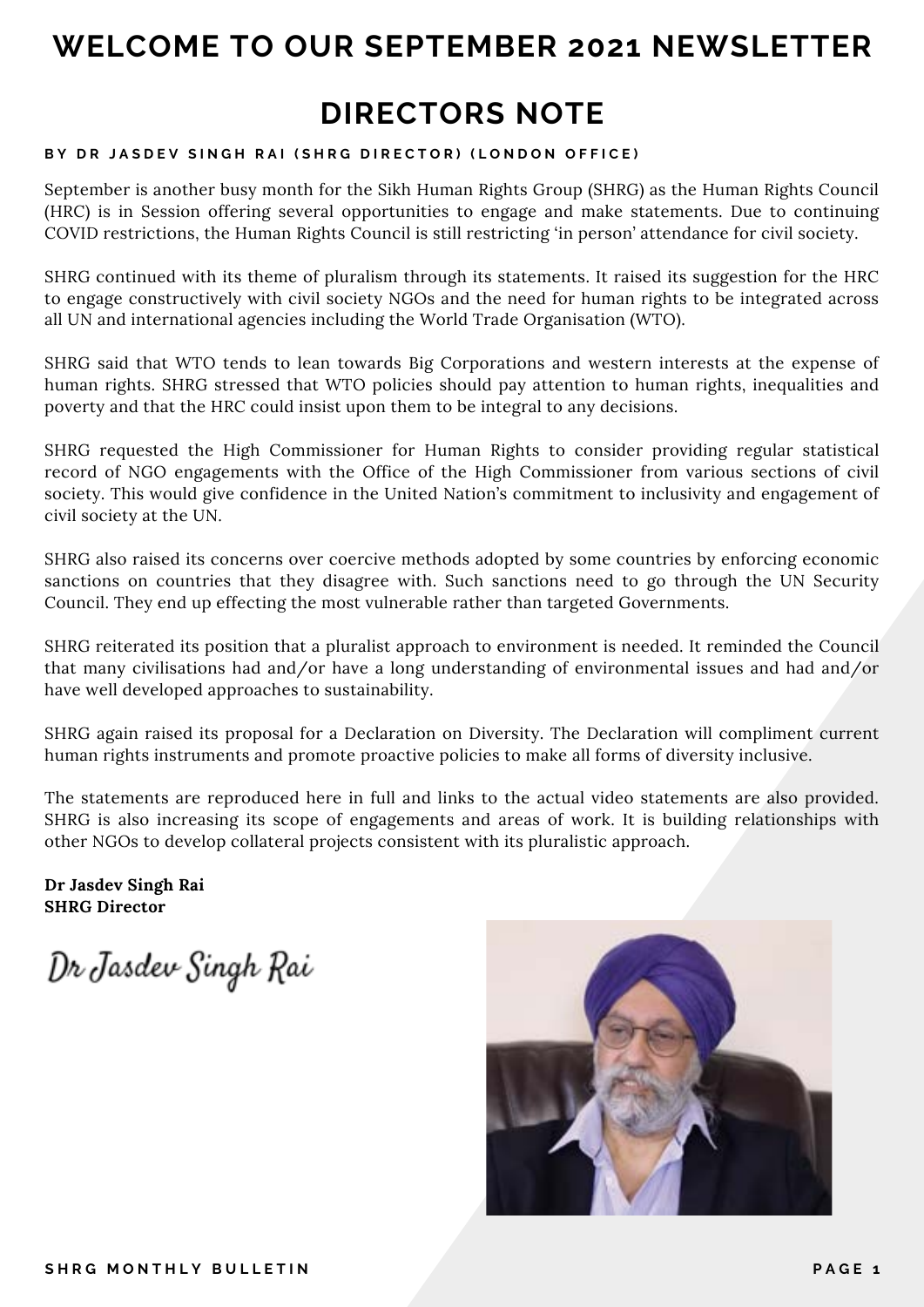### **WELCOME TO OUR SEPTEMBER 2021 NEWSLETTER**

### **EDITORS NOTE**

#### **BY MR CARLOS ARBUTHNOTT (EDITOR AND HUMAN RIGHTS OFFICER & PROJECT COORDINATOR AT THE SHRG)**

Welcome to the September 2021 edition of the Sikh Human Rights Groups newsletter informing you of our ongoing work. Unfortunately, we are not able to cover everything that we do in this brief newsletter. Nevertheless, and as you will see we are engaged in a wide variety of international human rights issues to promote our founding doctrine of Pluralism.

We have also recently taken on a number of interns who take up research, take notes during United Nations events and conferences and write reports. Consequently, we always try to encourage them to contribute to our newsletter.

If you would like to get involved in any of our ongoing projects or for anything else then please contact us via email at **info@shrg.ngo**

I very much hope that you enjoy the contents of this months edition.

#### **Mr Carlos Arbuthnott Editor and Human Rights Officer & Project Coordinator**

Mr Carlos Arbuthnott

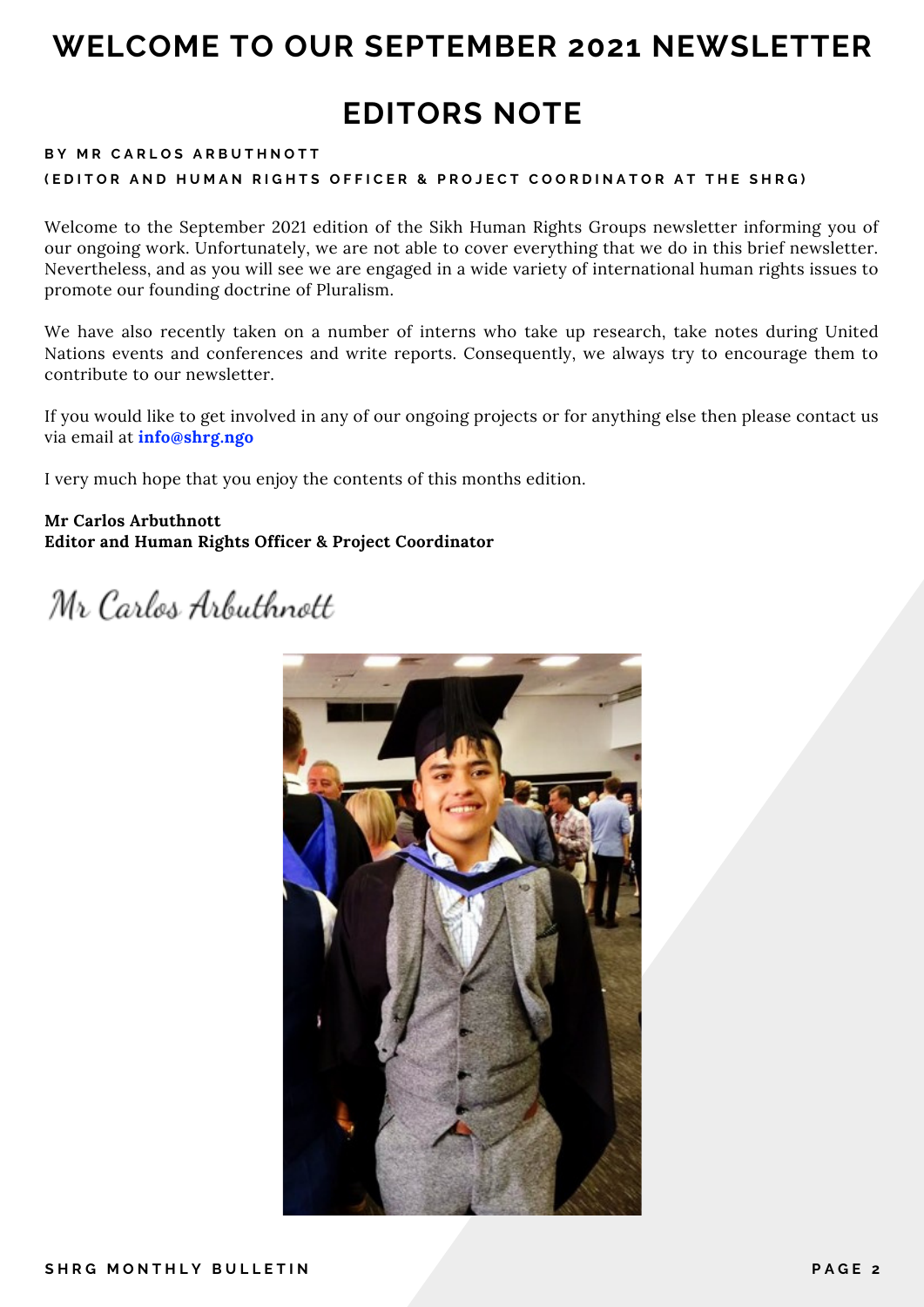#### **BY CARLOS ARBUTHNOTT (LONDON OFFICE)**

On the 14th of September 2021 Sikh Human Rights Group Director, **Dr Jasdev Rai**, attended the 48th Session of the United Nations Human Rights Council and made the following oral submission. Specifically, under **Agenda Item 2 (General Debate)**:

#### **Full text:**

The High Commissioner works hard to increase inclusivity of civil society in the Human Rights Council and engagement with the Office of the High Commissioner.

The High Commissioner has been a champion of civil society. After all human rights affect civil society and not States. Without active participation by civil society human rights discussions are merely academic without context and reference to reality.

It will be immensely helpful to have some reference to inclusion and engagement undertaken and opportunity offered by the Office of the High Commissioner and indeed the Human Rights Council in regard to civil society.

An audit, with statistics of incremental engagement in the High Commissioner's report on how many minority based organisations, disability organisations, LGBT+ organisations, regional organisations, environmental organisations etc... were met by the office would reassure civil society of the hard work undertaken by both NGOs and the High Commissioner.

While we recognise that not all issues raised here can be responded to, it will be heartening to know whether the Special Rapporteurs and Panels also engage with questions or issues raised by NGOs.

We raise this as there is often criticism in the general public that the UN is exclusivist and does not really engage equitably with civil society. We are sure, like us, the High Commissioner will be keen to dispel misunderstandings with statistical facts.

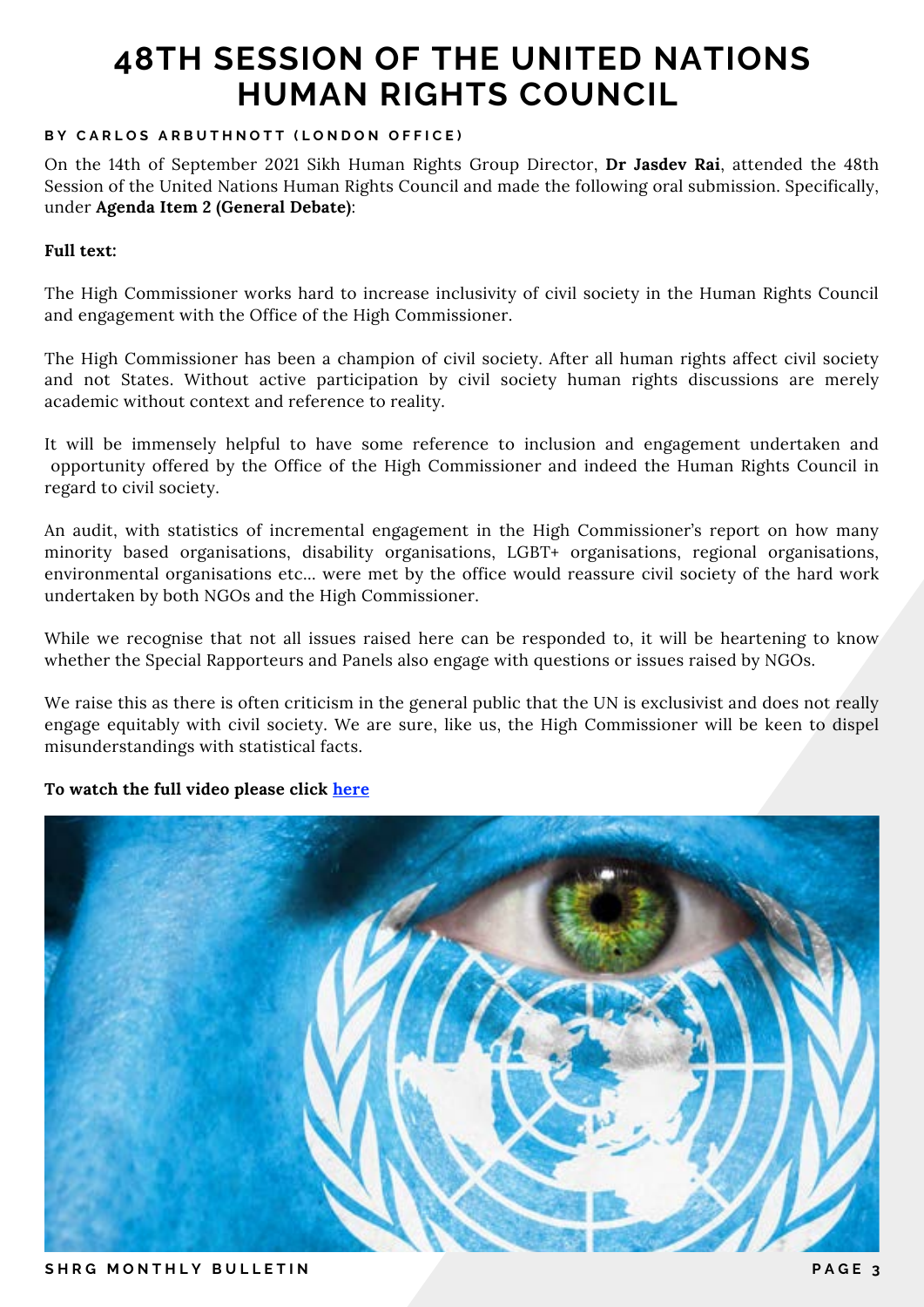#### **BY CARLOS ARBUTHNOTT (LONDON OFFICE)**

On the 15th of September 2021 **Ms Monica Gill** (Human Rights Officer at the SHRG) (New York Office) attended the 48th Session of the United Nations Human Rights Council and made the following oral submission. Specifically, at the **Interactive Dialogue with the Special Rapporteur on Water and Sanitation.**

#### **Full text:**

The Sikh Human Rights Group commends the Special Rapporteur on a forthright report on the human rights to safe drinking water and sanitation. We strongly agree with his concern in **Point B11** that the conceptual and practical development of the human rights to water and sanitation remains a challenge in impoverished rural areas and with regard to hygiene requirements including from a gender perspective.

We believe that education in rural areas on water and sanitation needs to be promoted by the State. In many vulnerable societies, neither the simplest of amenities such as access to latrines nor the education on their necessity exists thus becoming a hindrance to sanitation.

We strongly support the suggestion in **Section D** that special consideration must be given to the needs and requirements of groups in vulnerable situations and that the institutions or entities responsible for water and sanitation management and services, including service operators, must regularly make available information and report to the public in a clear, easily accessible and transparent manner.

There has also been a tendency of some Governments to shut down water and sanitation services during times of dissent to further their own political prerogatives. Thus, we would also like to strongly highlight the Special Rapporteur's statement that water and sanitation services must be of quality, available and accessible to everyone on a permanent basis, without discrimination.

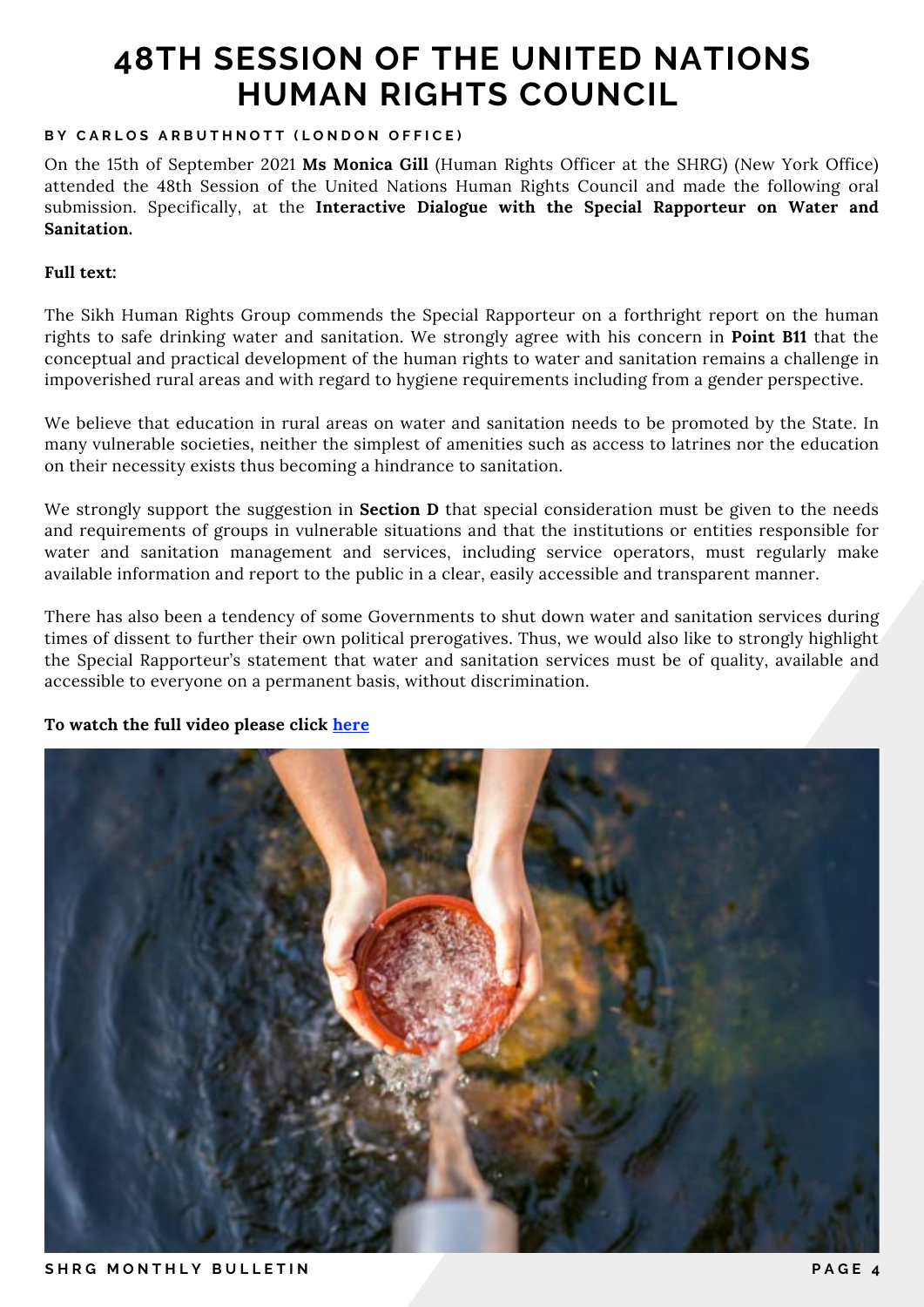#### **BY CARLOS ARBUTHNOTT (LONDON OFFICE)**

On the 16th of September 2021 **Mr Ivan Lorenci de Francisco** (Human Rights Officer at the SHRG) (Geneva Office) attended the 48th Session of the United Nations Human Rights Council and made the following oral submission. Specifically, at the **Biennial Panel on Unilateral Coercive Measures with the Special Rapporteur on Truth.**

#### **Why is this important?**

The objective of the Biennial Panel Discussion is to increase awareness among all stakeholders, including United Nations human rights mechanisms, of the negative impact that unilateral coercive measures have on the enjoyment of human rights in the targeted and non-targeted countries. It is also a platform for a continued exchange of views and experiences among Member States, academics and civil society experts, civil society organizations, human rights mechanisms and other relevant stakeholders, on the impact of unilateral coercive measures on human rights. This year's panel discussion focused in particular on issues of jurisdiction and extraterritoriality that arise in connection with unilateral coercive measures and on 'overcompliance', made by public and private entities resulting from the intended interpretation of the expansion of extraterritorial jurisdiction.

#### **Full text:**

We welcome the report on unilateral coercive measures. It is certainly a comprehensive compendium of information on unilateral coercive measures.

Likewise, we thank the Special Rapporteur for her efforts.

However, we are saddened to see how States and regional organisations make use of these measures without taking into account the Security Council, which is the main organ responsible for the maintenance of international peace and security. This, unfortunately, is a deterioration in the rule of law.

At the forefront of the States that apply these measures are mainly Western countries, which often claim to be the champions of liberal democracy. However, this group of countries has been joined by others belonging to the Global South.

With regard to unilateral economic measures, it seems urgent to recall that, according to the definition given in *Article 7* of the *Rome Statute*, financially blocking a State is a crime against humanity.

Coercive practices used during armed conflict have been regulated at the international level over time in order to protect the civilian population. However, the regulation of non-forcible coercion outside armed conflict; in other words, economic coercion, is still in an embryonic state.

It is, therefore, necessary to work towards establishing clear and forceful legal limitations to unilateral economic measures as well as to work together for constructive dialogue solutions at the international level.

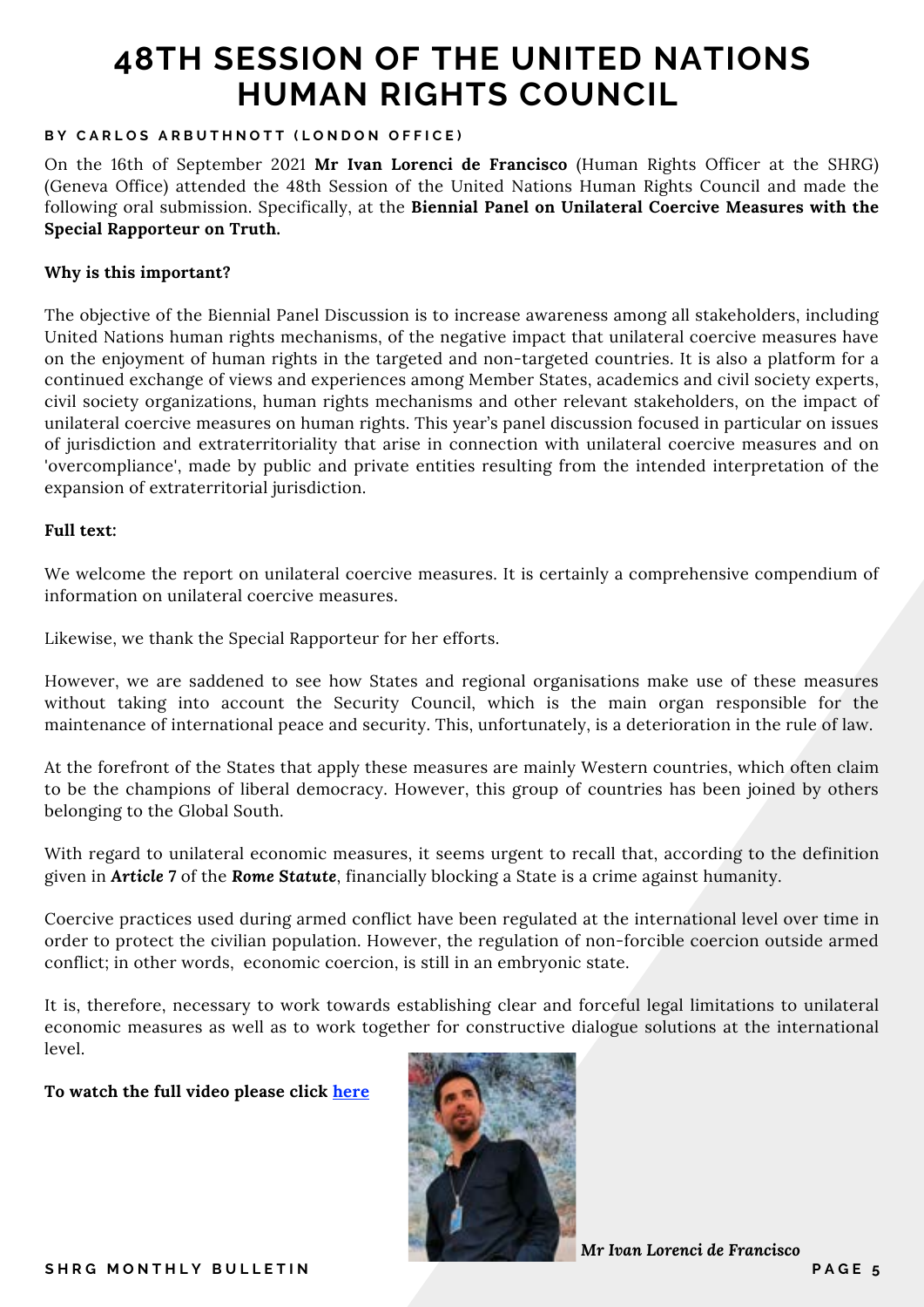#### **BY CARLOS ARBUTHNOTT (LONDON OFFICE)**

On the 17th of September 2021 Sikh Human Rights Group Director, **Dr Jasdev Rai**, attended the 48th Session of the United Nations Human Rights Council and made the following oral submission. Specifically, at the **Interactive Dialogue with the Expert Mechanism on the Right to Development**.

#### **Full text:**

We commend the members of the Expert Mechanism for their insights and achieving so much within a short time as is evident in the report.

We fully support **paragraph 41(b)** asking the Human Rights Council to authorise wider participation from civil society including NGOs without Consultative Status. Civil society is central to right to development.

In reference to **paragraph 17**, we support the suggestion that right to development should also be considered as a human right in the collective sense as well.

Debt plays an extremely important part in inequalities. Many developing countries cannot afford to provide even the basic the social protection necessary for their citizens due to the debt servicing.

We would like to propose that the right to development be inclusive of human rights and poverty as important markers and be made main stream across UN bodies, particularly the World Trade Organisation, and other institutions such as IMF and World Bank, that are important in development.

WTO policies favour developed countries and the big Transnational Corporations. Their puritanical approach to the market are hostile to the protections that countries have to introduce to address poverty and right to development at the community level.

We urge the experts to look into integration of poverty, human rights and right to development in WTO, IMF and World Bank policies particularly in areas such as small farming where WTO policies are antagonistic.

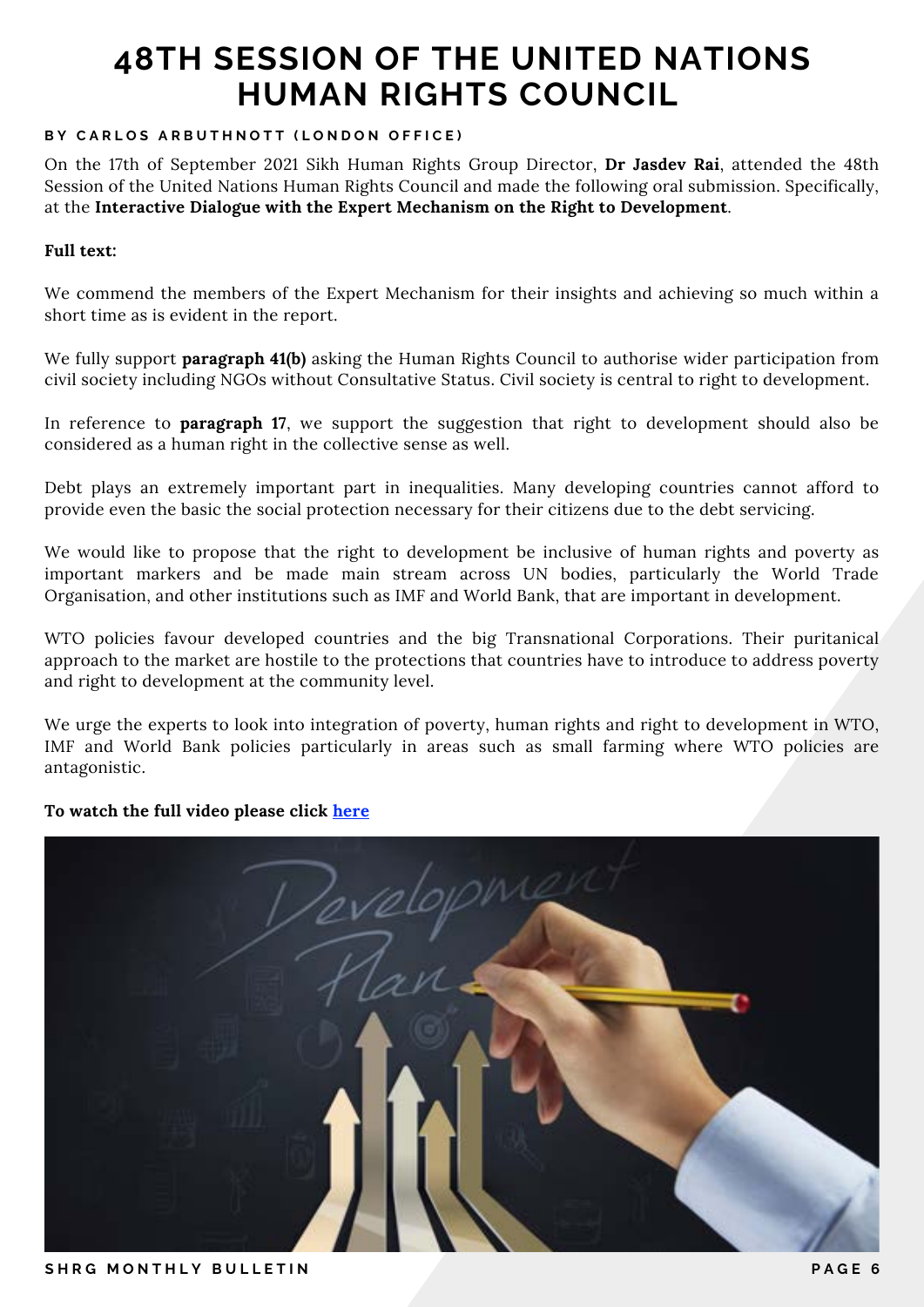#### **BY CARLOS ARBUTHNOTT (LONDON OFFICE)**

On the 20th of September 2021 **Mr Carlos Arbuthnott** (Human Rights Officer and Project Coordinator at the SHRG) (London Office) made the following oral submission regarding climate change at the United Nations Human Rights Councils 48th Session. Specifically, at the **Interactive Dialogue with the Special Rapporteur on the Right to Development**.

#### **Why is this important?**

This is important because *'it is only when people rediscover the reverence for nature, biodiversity, and other life forms in their own way, through their own customs, beliefs and cultures that our global population [as a whole] will act with greater passion for the protection of our environment, take ownership of their development and move away from what is currently found under the prevailing utilitarian, legalistic and rationalistic approach'*.

#### **Full text:**

The Special Rapporteurs *Report A/HRC/48/56* offers a thorough and enlightened analysis into the many issues surrounding climate change and the right to development.

It is indisputable that almost all cultures, civilizations and community belief systems have some concept of the human relationship with the environment based on a deep understanding, reverence and experience.

Furthermore, we refer to **paragraph 104** of the Special Rapporteurs report that in order to integrate the right to development into climate action, Governments should consistently promote open channels for participation at all stages of the planning, implementation and monitoring of climate-related policies and programmes for all relevant stakeholders.

 Opportunities should be provided for equal and meaningful participation of the most disadvantaged sectors of society, including persons with disabilities, women, children and young people, minorities, indigenous peoples, peasants, and members of other disempowered and marginalized groups.

However, what has occurred amongst State Governments and/or prominent environmental organisations and agencies is the gradual marginalisation of the environmental and climate wisdoms that cultures and community belief systems carry and which were embedded in traditions, customs, festivals and outlooks.

Therefore, it is respectfully submitted that it is only when people rediscover the reverence for nature, biodiversity, and other life forms in their own way, through their own customs, beliefs and cultures that our global population will act with greater passion for the protection of our environment, take ownership of their development and move away from what is currently found under the prevailing utilitarian, legalistic and rationalistic approach.

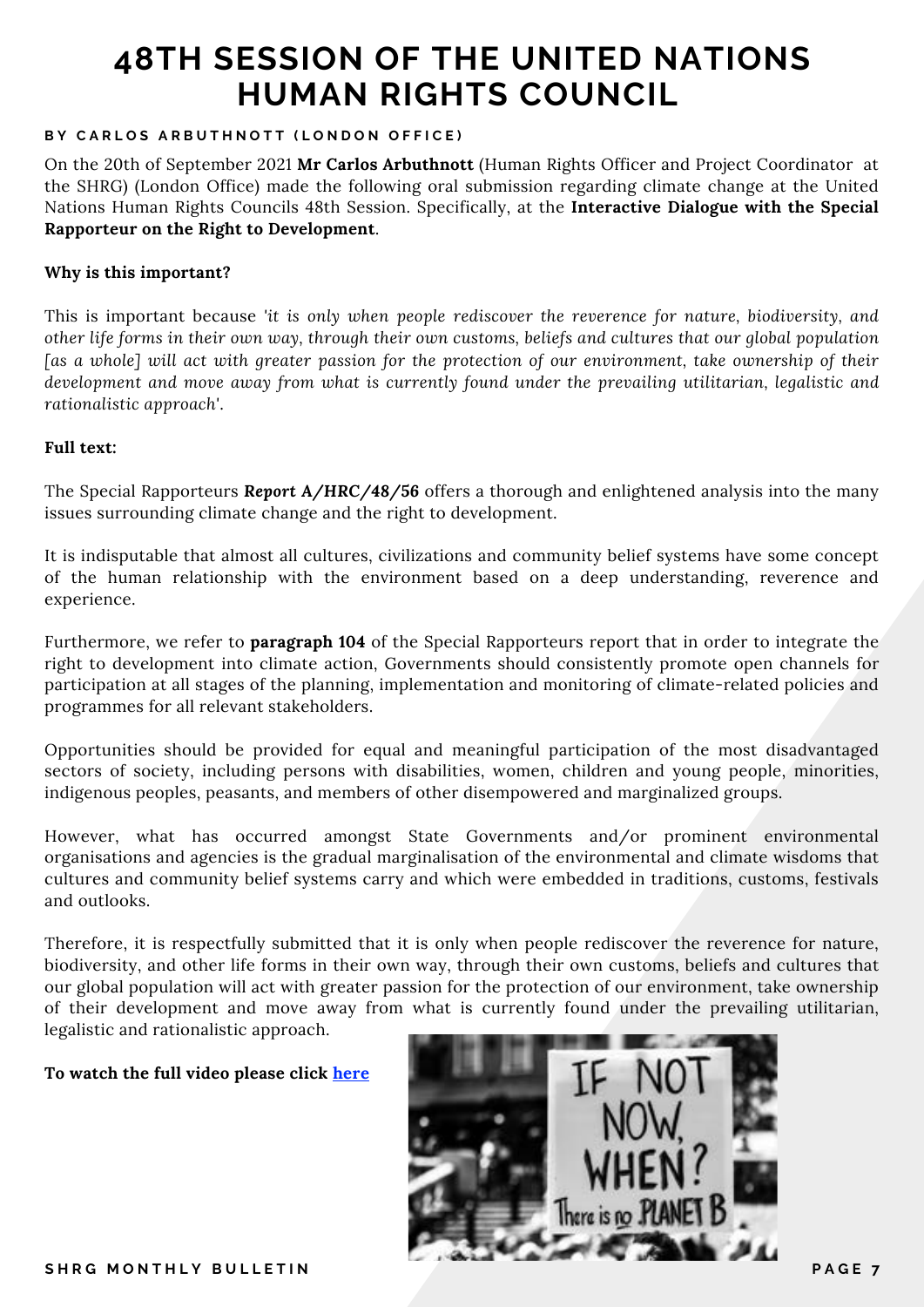#### **BY CARLOS ARBUTHNOTT (LONDON OFFICE)**

On the 21st of September 2021 Sikh Human Rights Group Director, **Dr Jasdev Rai**, attended the 48th Session of the United Nations Human Rights Council and made the following oral submission. Specifically, at the **Interactive Debate with the Independent Expert on International Order**:

#### **Full text:**

We thank the Independent Expert for a forthright and ground breaking report on international order, particularly focussing on necessity of multilateral approach to tackling COVID and COVID vaccination.

We share his dismay that western countries, with the admirable exception of United States, are opposed to temporary waiver of patent protection for COVID Vaccination. These countries often lecture the world on human rights poverty reduction, reducing inequalities etc..., but at the time of humanity's need, their sermons ring hollow as they fail to walk the talk.

We support the call to end unilateral coercive action. Currently the people of Afghanistan will be in need of assistance to tackle COVID and impending humanitarian crises. The political factions that now govern have come through a twenty year war with scars and emotions of their own that may obscure their commitments to international human rights norms for some time.

We have faith that the OHCHR will be sensitive and diplomatic in its statements on and engagements with Taliban to ensure humanitarian assistance and COVID vaccination are not hindered for ordinary Afghans.

We take this opportunity to commend various Governments who brought out people under threat in Afghanistan and particularly the Indian Government for ensuring safe passage out and sanctuary for Sikh and Hindu minority community. This was multilateral international order at work.

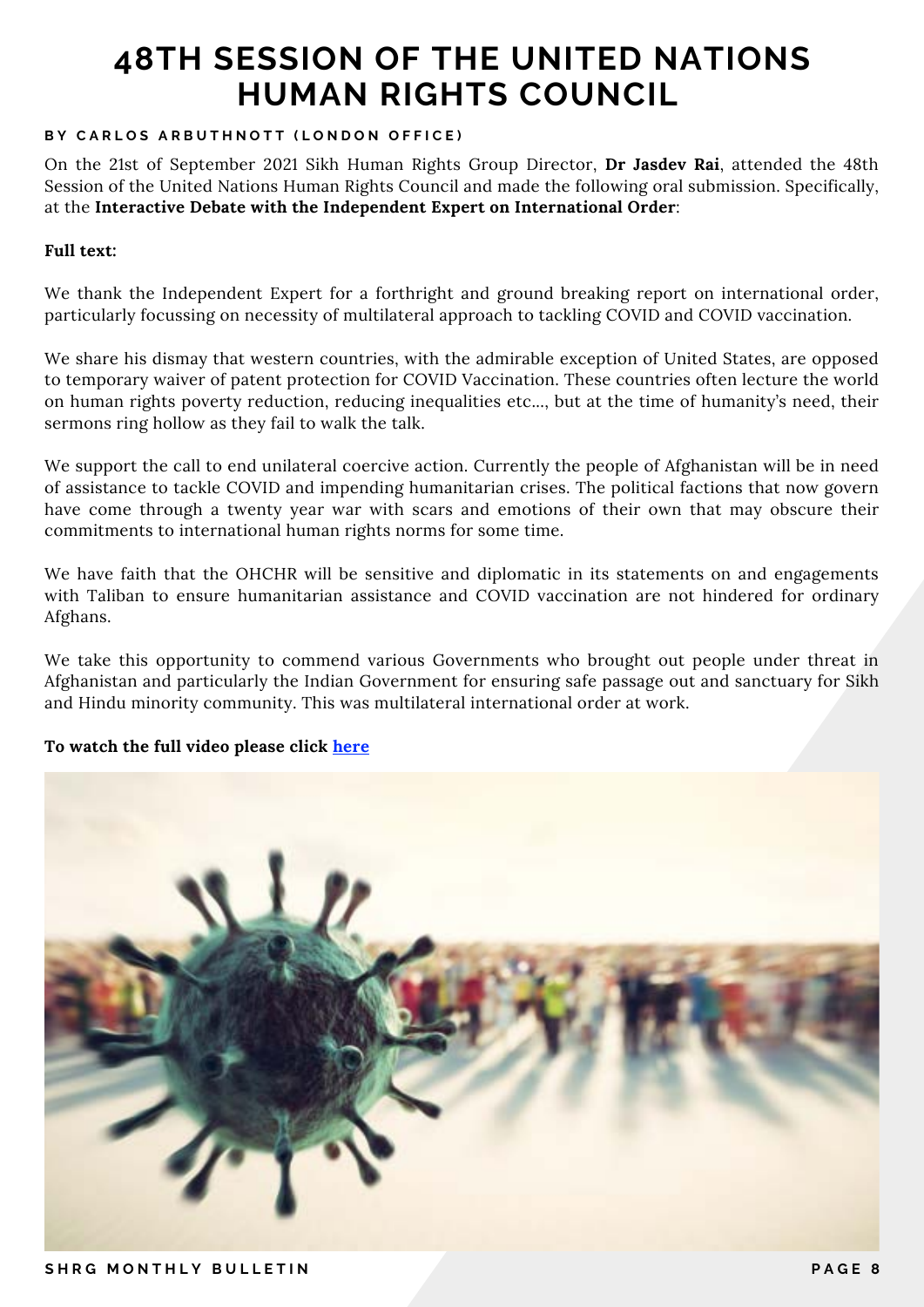#### **BY CARLOS ARBUTHNOTT (LONDON OFFICE)**

At the start of September **Ms Bethan Walters** (Human Rights, Communications and Media Officer at the SHRG) (London Office) attended the **Asia-Pacific Regional Forum** on **'Conflict Prevention and the Protection of the Human Rights of Minorities'** and made a statement that addressed how one solution to help protect minority groups and marginalised communities is for the United Nations to adopt a Declaration on Diversity. In the Special Rapporteurs, Dr Fernand de Varennes, closing statement he offered his support for a Declaration on Diversity and expressed how he hopes to be a part of this project.

Later in September, Ms Walters spoke at two events at the UN Human Rights Councils 48th Session. The first was under **Agenda Item 3** where she reiterated the need for a Declaration on Diversity to ensure those who are being ignored feel heard and represented and should not need to be at breaking point and/or a at the point of pure desperation until they get the support and recognition that they need.

The second event was on the **Annual Discussion on Integration of a Gender Perspective**, where Ms Walters spoke on the need to see an integration of gender intersectionality as a perspective. She reiterated if we see women of all walks of life and cultures involved at every level of decision making, then we can start to challenge the narrative that feminism has succeeded just because white women have made it into those positions.

#### **Agenda Item 3: The Promotion and protection of all human rights, civil, political, economic, social and cultural rights, including the right to development**

#### **Full text:**

Item 3 is a wide agenda with many human rights issues raised. It also shows that human rights have progressed stage by stage and in parts - as various groups and issues have successfully drawn the attention of the United Nations bodies.

There are many different instruments that essentially derive legitimacy from the *Universal Declaration of Human Rights*. The piecemeal approach also shows that various groups, especially the marginal communities often have to compete, campaign and struggle to reach recognition let along gain protection

Even at domestic level within States, diversity has been addressed mostly through a rights-based regime where groups and communities have to demand or struggle for respect, dignity and recognition.

We have been proposing a complimentary approach through a **Declaration on Diversity**, more comprehensive than the UNESCO Declaration on Cultural Diversity.

This will unify and compliment the current array of rights-based approach to diversity by encouraging States to take proactive steps to endorse and promote diversity. It will encourage society to accept rather than just tolerate the vast forms of diversity and biodiversity as the most natural of phenomenon and embrace it.

A **Declaration on Diversity** will complement the many different conventions, treaties and instruments through a single declaration of intent. It will be a voluntary commitment that States can sign up to as they feel ready and through exchange of best practices.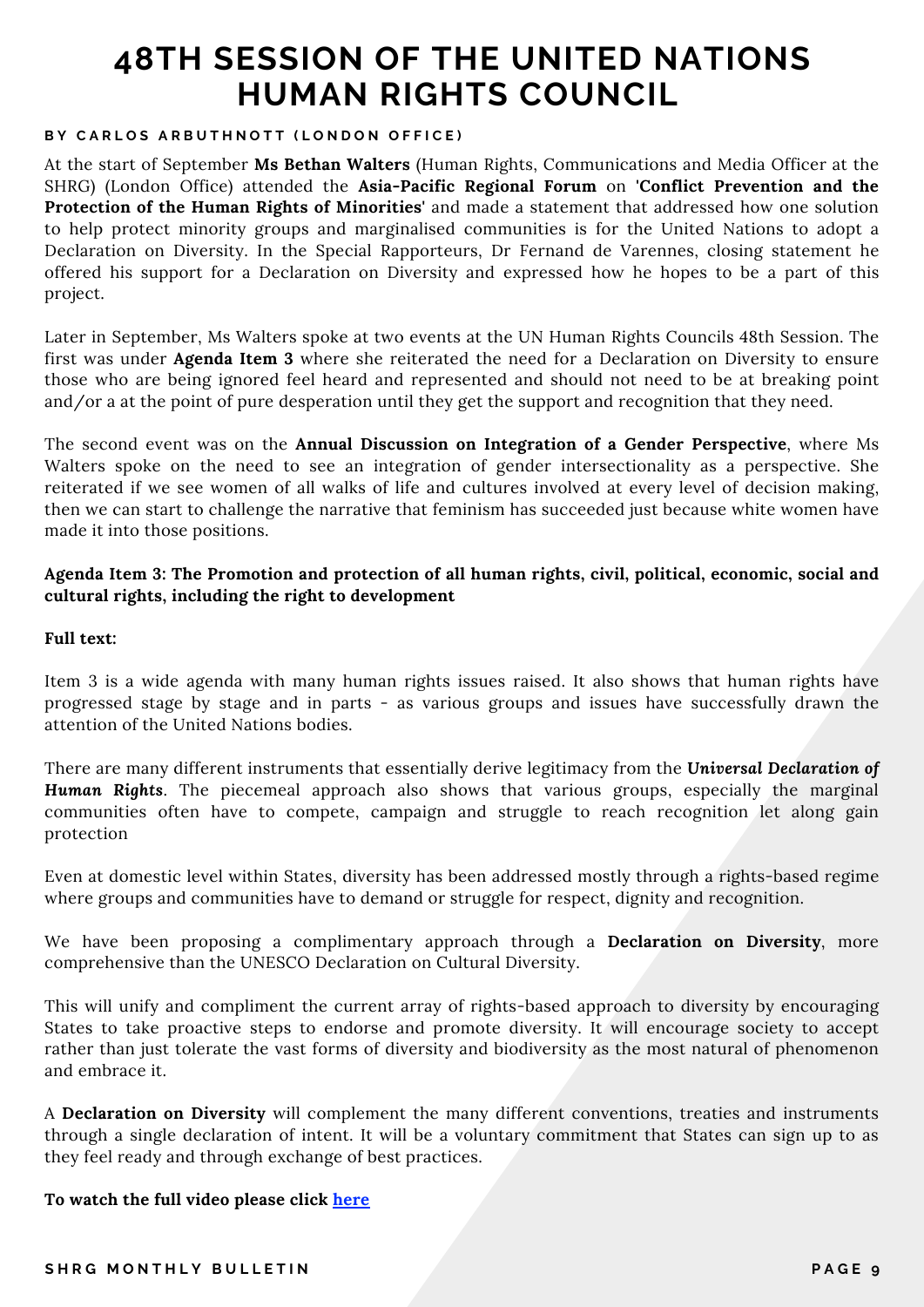#### **BY CARLOS ARBUTHNOTT (LONDON OFFICE)**

#### **Annual Discussion on Integration of a Gender Perspective**

#### **Full text:**

In many western societies Feminism is defined by the priorities of white women and how stability and success measure up for them. In these societies' poverty, access to food, education and shelter is often overlooked, as white women in the country do not generally face these issues.

We need to see an integration of gender intersectionality as a perspective. For too long the success of feminism has been based off the success of white women both in society and internationally. In contrast women of colour are more often the victims to gun violence, poverty, sex trafficking, undiagnosed or unaddressed health issues and are more likely to go missing or murdered.

We need to ensure we have women representation in all walks of life across the globe. We should not be content with tokenism but promote genuine representation from all cultures, demographics, races, classes, beliefs and value systems.

If we see women of all walks of life and cultures involved at every level of decision making, then we can start to challenge the narrative that feminism has succeeded just because white women have made it into those positions. I fear the world is becoming less tolerable and we need to stop that. To be an ally to the feminist movement you need to be involved in every form of injustice all women face, even if you cannot identify with that injustice or victim personally.

**To watch the full video please click [here](https://www.youtube.com/watch?v=LbiR9cP4gHA&t=6s)**



*Ms Bethan Walters*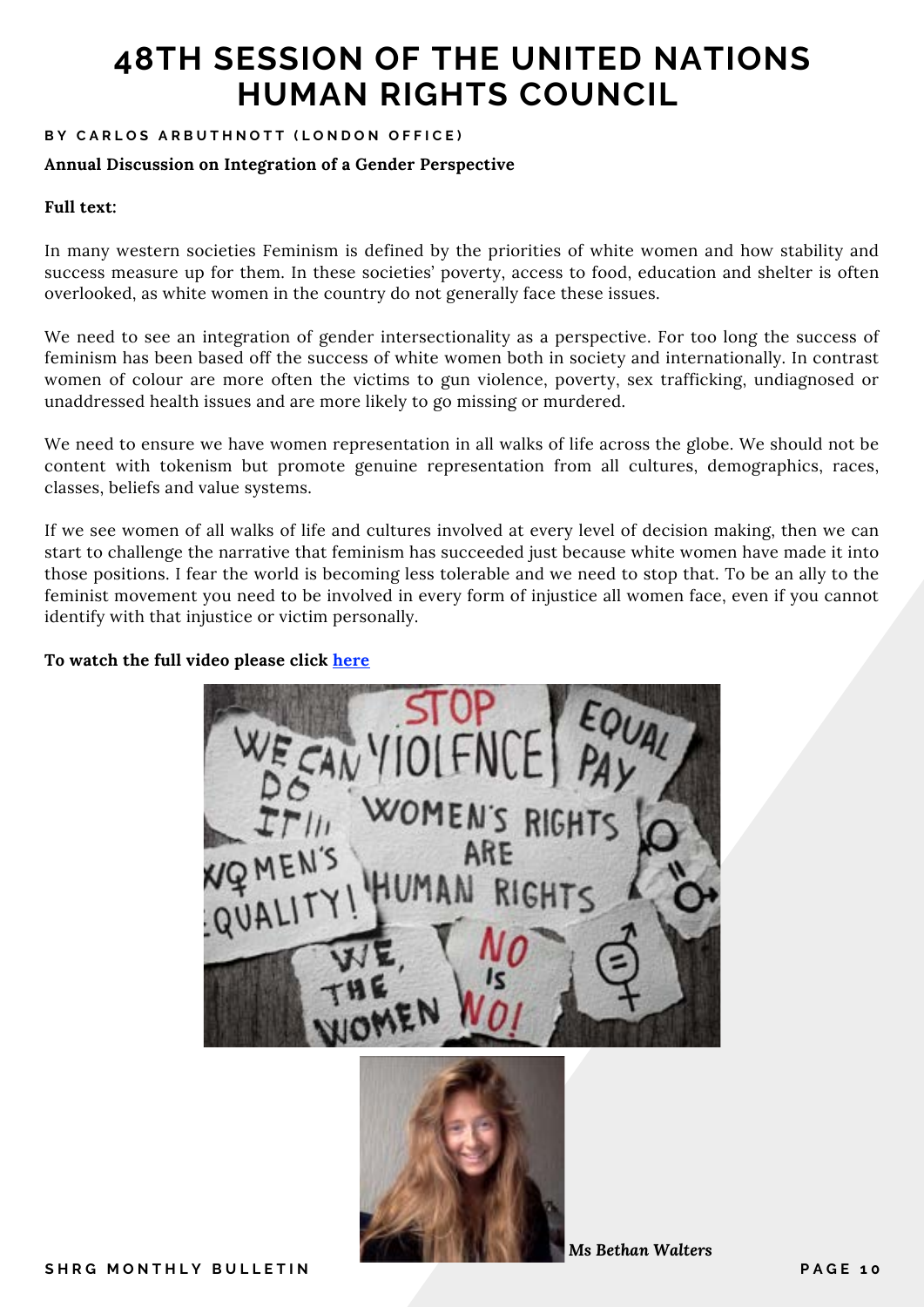### **TOMORROW'S BATTLES ARE BEING LOST TODAY**

BY MR IVAN LORENCI DE FRANCISCO (HUMAN RIGHTS OFFICER AT THE SHRG) (GENEVA **O F F I C E )**



The United States, the United Kingdom and China, apart from being the three member countries of the United Nations Security Council, have something else in common. Live Facial Recognition or LFR. This technology is capable of cross-referencing in real-time the facial patterns of thousands of people with those of a police blacklist, which theoretically includes wanted criminals.

Intending to combat the use of violence, the exploitation of minors and helping to protect the most vulnerable, the Metropolitan Police Service (London) is willing to use LFR, a technology with an 86% false-positive rate (figures from the test carried out at Oxford Circus). On top of that, not only are they not helpful in recognising people, but in a display of effectiveness, this technology is riddled with racial bias. What is worse, if someone is arrested based on the LFR technology and it later turns out that they are not the person being sought, their arrest remains in the system.

Today, in an age where technological advances are outpacing legislators, we see these types of technologies being used indiscriminately in direct contravention of privacy rights and data protection laws, among others.

Civil society must become aware of the fact that, as Great British courts have previously concluded, a facial biometric template (such as those used by LFR systems) is intrinsically private information. This awareness is necessary in order to unveil the extent to which this technology invades personal privacy. And more precisely, this awareness is more than ever essential in the UK because of the normalization that has been given to video surveillance in that country. Currently, in fact, there are just over four million cameras throughout the country, more than half a million of which are in London alone.

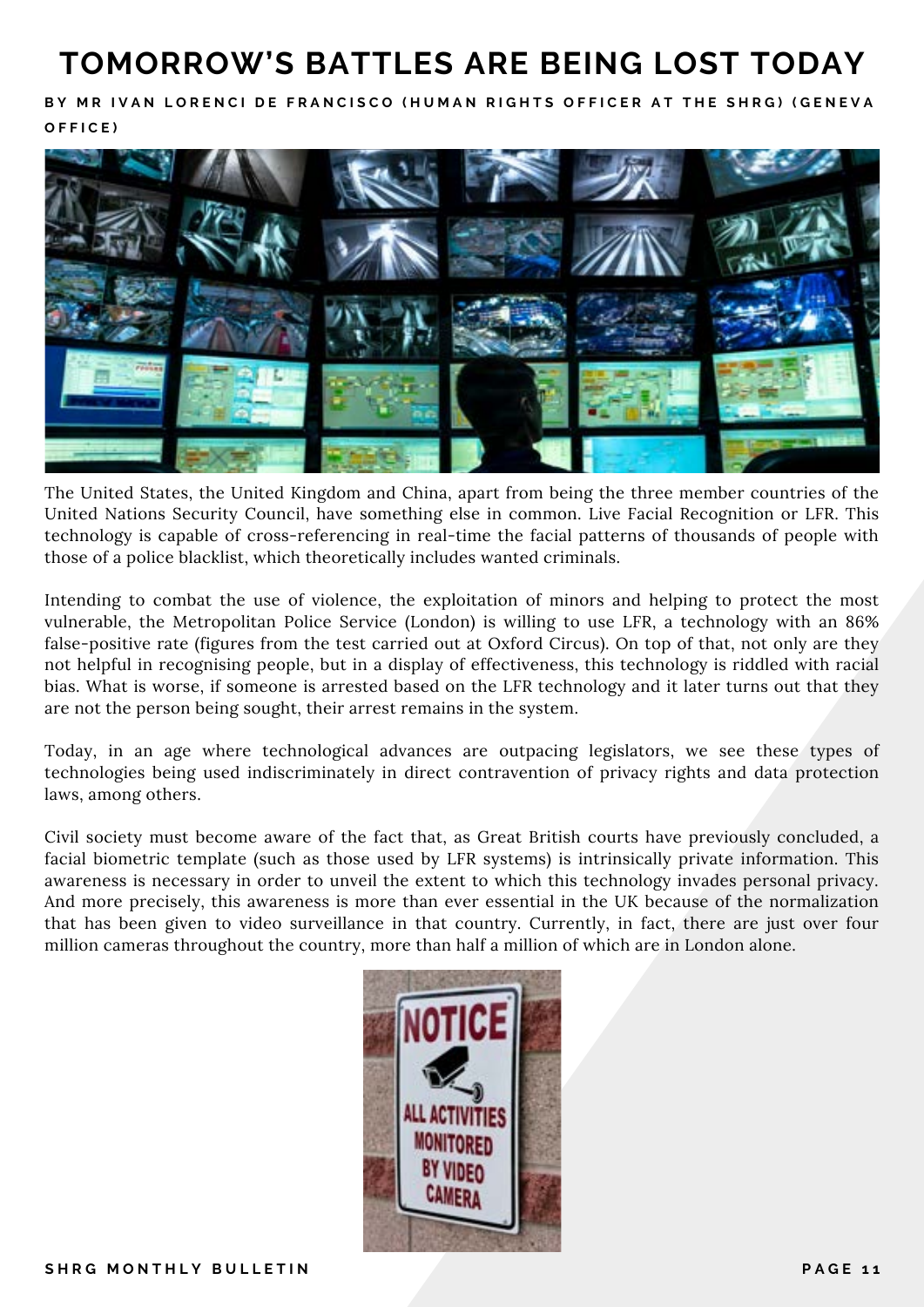### **PUNJABI DIASPORA FARMING**

#### BY MS MONICA GILL (HUMAN RIGHTS OFFICER AT THE SHRG) (NEW YORK OFFICE)

The year 2020 will go down in history as the year which woke up the consciousness of the entire globe. We saw the onset of the COVID-19 pandemic, we witnessed the Black Lives Matter movement come into full effect, and we saw millions of Punjabi diaspora members get vocal about the Farmers Protest happening in India.

The Indian Farmers are protesting laws which the Indian Parliament hurriedly passed in contravention of normal Parliamentary procedure rules in mid-2020 with a voice vote and without a debate. Indian Farmers see these laws as death sentences for their livelihoods. But how does this concern the Punjabi diaspora?

It appears that the Indian Prime Minister Narendra Modi bowed down to pressure from big international agribusiness and some western countries, notably Canada, the USA and Australia. Canada has been campaigning at the World Trade Organization (WTO) for over twenty years for India to stop what it calls exorbitant Minimum Support Price usually termed MSP.

MSP in some states of India ranges from 150% of production cost to 180%. Production costs include all inputs, such as seeds, fertilisers, water, labour, transport, costs of running farm machines etc... For a small farmer to make a decent living the MSP is set at around 150%, that is 50% over the production cost. Over 90% of farms in India are small farms ranging from 2 hectares to 10 hectares.

The WTOs rules permit developing countries to set MSP or what the WTO in its official jargon calls MPS, that is Market Price Support to be at 110% of production costs. This is heavily weighed in favour of big agribusiness who farm over thousands of Hectares. Through economy of scale, a very large farm can make a good profit at 105% for developed countries, and 110% for developing countries. But a small family farm less than 10 hectares cannot make a living on 110%, that is 10% above production cost.

Canada in particular has been accusing India of distorting the market and has been raising the issue of MSP repeatedly almost every year at the World Trade Organisation. Australia and the USA have also been raising issues.

In 2019, Australia filed an official complaint against India regarding its heavy subsidy for sugar cane. Canada and the USA have expressed interest in being part of the mediating committee.

The advantage to these countries who all have large grain producing farming industry, is that it will no longer be possible for a Punjabi farmer to live on 110% MSP, so the farmer will stop planting grains. This gives opportunity for Canada, Australia and the USA to sell wheat and other grains in the vast Indian market.

While this pressure has been going on for over 20 years, what is new under the current Indian Government is that it failed to protect its own citizens. Governments under previous Prime Ministers have robustly defended the 150% MSP through creative accounting.

It is possible that the sudden decision by the western camp to make an official complaint through Australia may have pushed the Indian Government into action against the interests and livelihood of its own citizens. However, there is a general anger among farmers and the Punjabi diaspora that the current Indian Government has let its own people down in favour of big Corporate sectors and western countries such as Canada.

To make matters worse, India has decided to protect its food security by introducing laws and means for big corporate sectors in India to move into farming. This will displace small farms and destroy the traditional, millennia old way of life for millions of small farmers in India.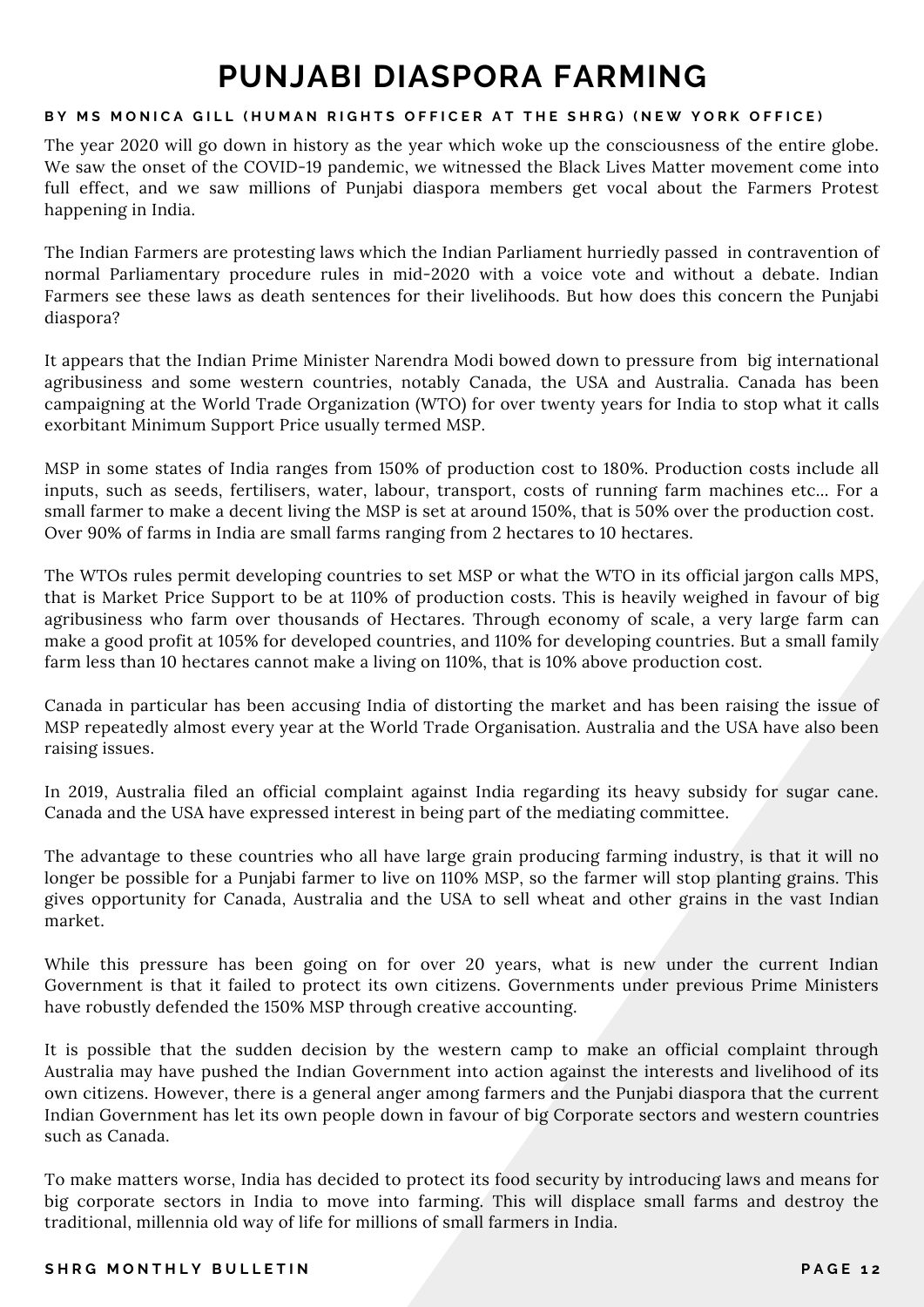### **PUNJABI DIASPORA FARMING**

#### **BY MS MONICA GILL (HUMAN RIGHTS OFFICER AT THE SHRG)**

Farming throughout India has been going through difficulties with farmers being unable to make ends meet due to unending debt cycles, decreasing ground water and corporate monopolies. These laws not only augment those harsh realities but also pin their way of providing and surviving against the wall. Without doubt this will threaten future generations way of life and survival.

Indian farmers and Punjabi Diaspora members strongly believe that these laws have been written in a way which unequivocally pushes farmland into the hands of corporate entities thus eradicating the legacy and mark left by past generations.

Punjab, which was once called the 'Breadbasket of India' is home to the Sikh Religion, the Punjabi language, and the Punjabi culture. The question then arises whether this rich heritage can still be kept alive without farming.

As we have seen in America in the 70's, once corporations come into agriculture and farms get bigger and bigger, small farms cease to exist and the families which once lived on them are left in the dust. They are forced to move into other areas. Suburban towns become destitute as people and youth mass migrate into cities in search of jobs.

Without people, a land loses its heritage. You need people to keep alive the religious beliefs, speak the language, and celebrate the culture. As the people move away, so does this heritage, customs and norms that have ruled that area for hundreds of years if not longer.

This is what the Punjabi diaspora across the globe is protesting. Just as we honour those who came before us, they too are trying to keep their names and ancestral work alive. These laws abolish and eliminate the history of many small farmers who up until now have not only fed the country but been a huge source of inspiration for the rest of the country whether it be through movie, entertainment or mentality. These farmers expected their Government to stand by them just as western countries are promoting the interests of their large agribusinesses. They feel let down and they are growing support from around the world, especially the Punjabi diaspora.

These farmers have an unwavering faith and sense of determination that is not only renown in India but worldwide. They are determined to force their Government (Indian) to repeal the laws and stand up against Canada, the USA and Australia.

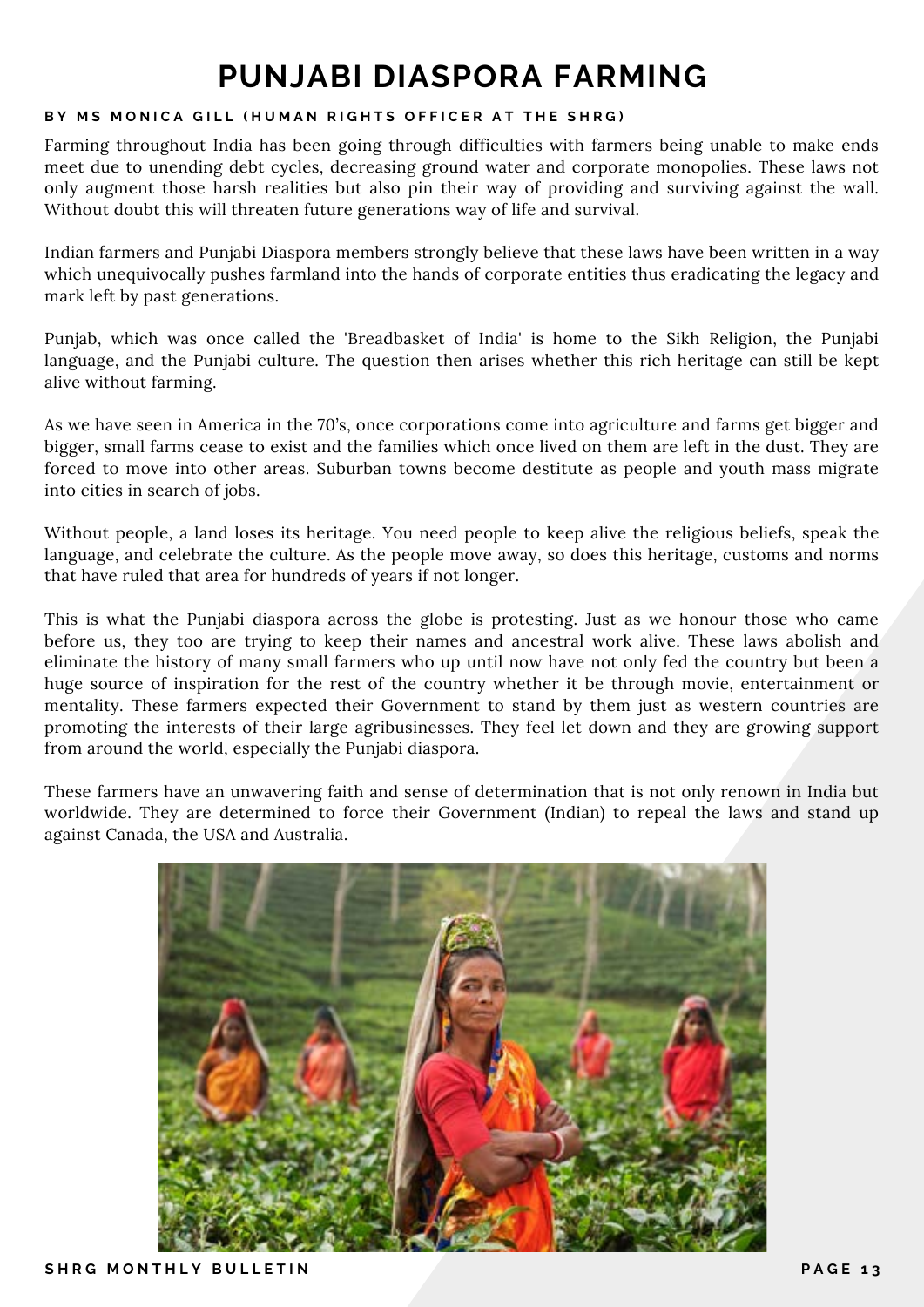### **FROM THE IMPOSSIBLE TO THE IMPROBABLE (LIVING BUILDINGS)**

BY MS AMELIA JEFFORD (INTERN AT THE SHRG) (LONDON OFFICE)



In a world where we are bombarded with conflicting ideas, wanting to sustain prolonged economic growth whilst fighting against an ever snowballing threat of climate change, the issue of how we can build housing and work spaces that somehow allows both of these ideas to coexist can be very challenging.

This is where the living building comes in.

At its core the concept of a living building is one that tries to reduce human beings and subsequently our buildings impact on the environment around us. By having plants scaling the walls of skyscrapers, replacing the drab and brutalist concrete we are not just making the landscape look more natural, but are actually providing habitats for wildlife. This encourages an ecosystem to thrive. Knowing that lack of biodiversity is one of the worst things for our planet, it is clear to see why this, especially if implemented in cities all over the world, can help create real positive change for our environment and climate.

Living buildings, however, are not just buildings that 'look' green, they are buildings that have 'green' running through every step of their construction. Built using non toxic and recycled bricks, as to not create more waste. Built with self sufficient power, like solar panels. Being a living building means that at every turn an eco-friendly focus has been had and that every step to reduce carbon footprint, added waste or destruction of local ecosystems has been taken.

One company has actually aimed to set out a framework from which designers, architects, planners and engineers can try and achieve a 'living building' making it easier to get the project up and running by providing a kind of jumping off point. The **International Living Future Institute** calls this framework the 'Living Building Challenge', and even provides its own accreditation if the institute believes you have created a suitable living building.

At its core the aims of a living building, within the goal of the certification, are to create 'healthy, efficient, ecologically restorative spaces for their community' for all property types, including commercial, educational, institutional and residential. This means that they should be:

- Self sustaining, only using the resources created by the building and its land itself to run its electricity, heating and water needs; and
- Connect their occupants to nature by incorporating green spaces into the fibre of its construction.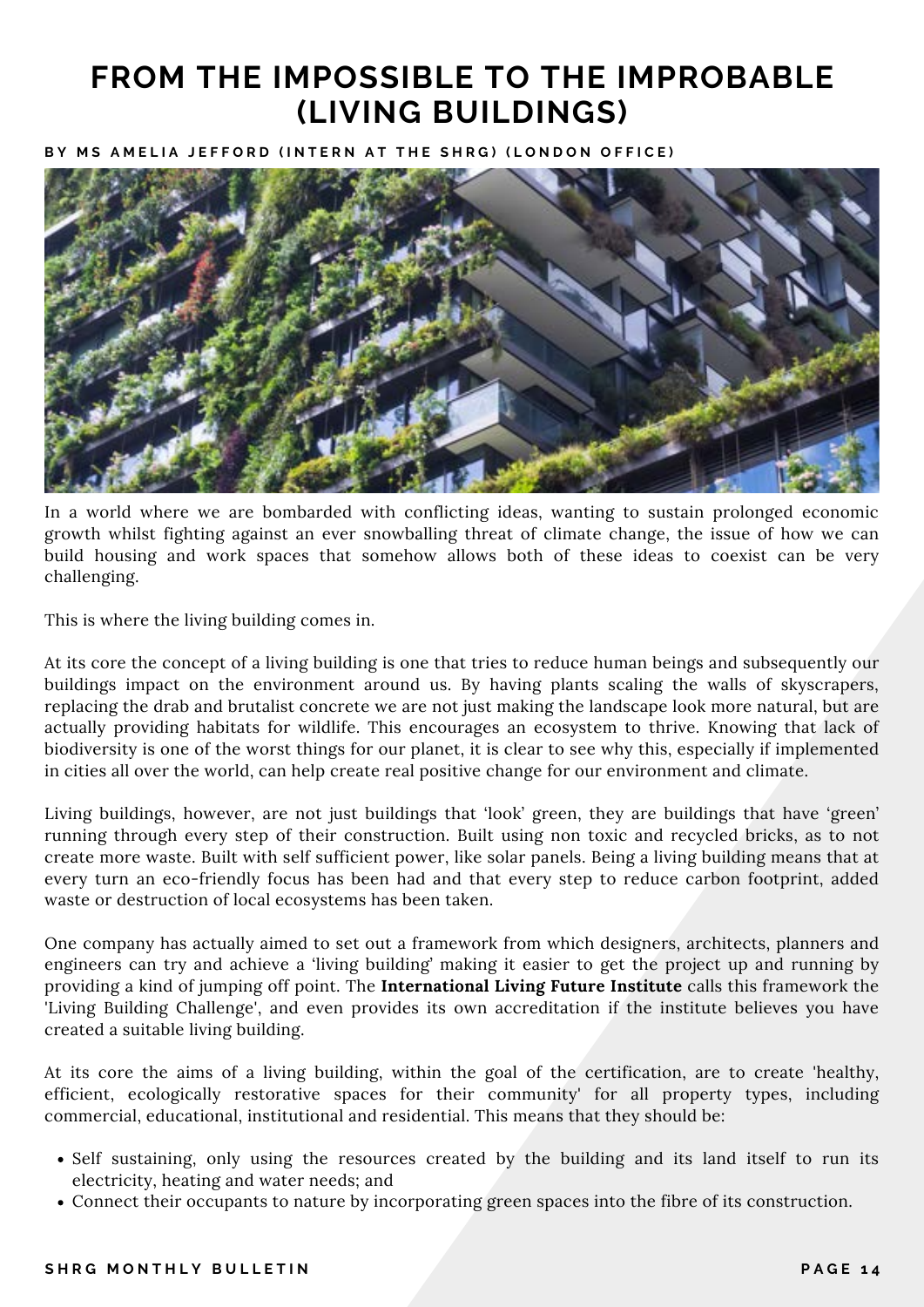### **FROM THE IMPOSSIBLE TO THE IMPROBABLE (LIVING BUILDINGS)**

#### **BY MS AMELIA JEFFORD (INTERN AT THE SHRG) (LONDON OFFICE)**

The 'Living Building Challenge certification requires actual, rather than anticipated, performance demonstrated over twelve consecutive months'. The Living Building Challenge is organized into seven performance areas called Petals. Each Petal is further subdivided into Imperatives, which address specific issues through detailed requirements.

Imperative omitted

from Typology

Solutions beyond project

footprint are permissible

A visualisation on these 'petals' can be seen below:

### **SUMMARY MATRIX**

The 20 Imperatives of the Living Building Challenge: Follow down the column associated with each Typology to see which Imperatives apply.

|                                     | LIVING BUILDING CHALLENGE 3.1 |                    |                                      |                                        |
|-------------------------------------|-------------------------------|--------------------|--------------------------------------|----------------------------------------|
|                                     | <b>BUILDINGS</b>              | <b>RENOVATIONS</b> | LANDSCAPE +<br><b>INFRASTRUCTURE</b> |                                        |
| <b>PLACE</b>                        |                               |                    |                                      | <b>OI. LIMITS TO GROWTH</b>            |
|                                     | <b>SCALE JUNPING</b>          |                    | <b>SCALE JUMPING</b>                 | <b>02. URBAN AGRICULTURE</b>           |
|                                     |                               |                    | <b>SCALE JUMPING</b>                 | <b>03. HABITAT EXCHANGE</b>            |
|                                     |                               |                    |                                      | 04. HUMAN-POWERED LIVING               |
| <b>WATER</b>                        |                               |                    | <b>SCALE JUMPING</b>                 | <b>05. NET POSITIVE WATER</b>          |
| <b>ENERGY</b>                       |                               |                    | <b>SCALE JUMPING</b>                 | 06. NET POSITIVE ENERGY                |
| <b>HEALTH +</b><br><b>HAPPINESS</b> |                               |                    |                                      | 07. CIVILIZED ENVIRONMENT              |
|                                     |                               |                    |                                      | 08. HEALTHY INTERIOR ENVIRONMENT       |
|                                     |                               |                    |                                      | 09. BIOPHILIC ENVIRONMENT              |
| <b>MATERIALS</b>                    |                               |                    |                                      | <b>10. RED LIST</b>                    |
|                                     |                               |                    | <b>SCALE JUMPING</b>                 | <b>II. EMBODIED CARBON FOOTPRINT</b>   |
|                                     |                               |                    |                                      | 12. RESPONSIBLE INDUSTRY               |
|                                     |                               |                    |                                      | 13. LIVING ECONOMY SOURCING            |
|                                     |                               |                    |                                      | 14. NET POSITIVE WASTE                 |
| EQUITY                              |                               |                    |                                      | <b>15. HUMAN SCALE + HUMANE PLACES</b> |
|                                     |                               |                    |                                      | 16. UNIVERSAL ACCESS TO NATURE + PLACE |
|                                     |                               |                    | <b>SCALE JUMPING</b>                 | 17. EQUITABLE INVESTMENT               |
|                                     |                               |                    |                                      | <b>18. JUST ORGANIZATIONS</b>          |
| <b>BEAUTY</b>                       |                               |                    |                                      | <b>10. BEAUTY + SPIRIT</b>             |
|                                     |                               |                    |                                      | 20. INSPIRATION + EDUCATION            |

The international living future institute says that it doesn't just provide a checklist approach for the teams working on their own living buildings but would rather them work together to find a more holistic approach to achieving the living buildings aims. Examples given by the institute include:

- A water system's power needs must factor into the energy budget;
- Materials must be non-toxic and low impact to satisfy the demands of the Materials Petal; and
- Projects must integrate local culture, biophilic elements and beauty in order to foster community and natural connections.

The institute says *'The program outlines a design framework that promotes the highest standard of sustainability for the built environment. Rather than a checklist of current best practices, the LBC includes a series of performance goals empowering project teams to find creative design solutions'*.